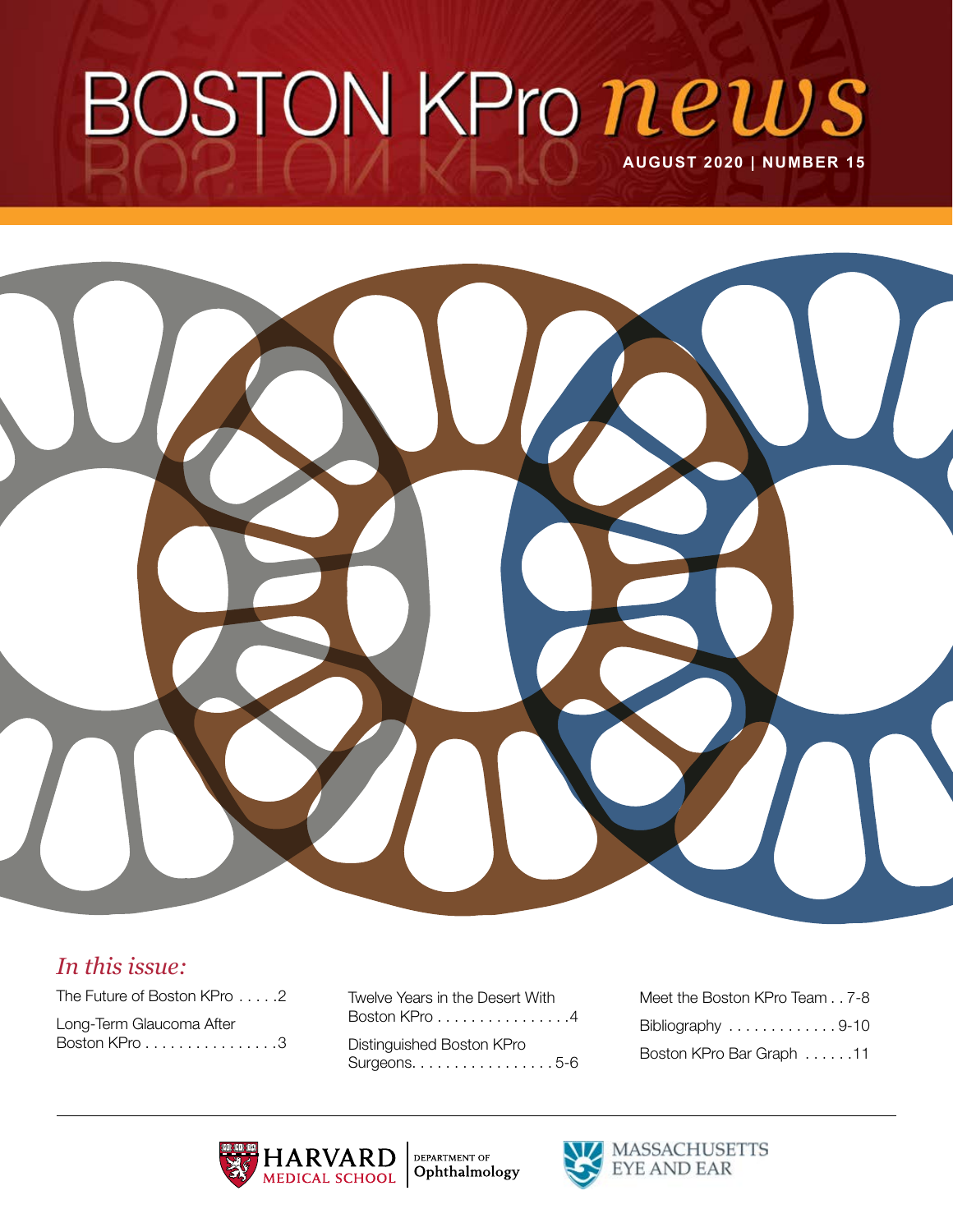# <span id="page-1-0"></span>The Future of Boston KPro

*James Chodosh, MD, MPH* 

The year 2020 has been calamitous for all of us. Due to the COVID-19 pandemic and ensuing cessation of elective medical care in the U.S. and across the world, most Boston Keratoprosthesis (KPro) surgeries were delayed or cancelled. Our scheduled audits had to be completed online, and our workforce could only be on site briefly each week. Fortunately, we were able to retain all of our staff and are now back to work.

We continue to innovate to make the Boston KPro better, safer, and more user friendly. Last year, we received approval from the U.S. Food and Drug Administration for the Boston KPro Type I, Lucia design. Designed by Eleftherios Paschalis, PhD; John Graney; and me, this two-piece KPro has the traditional PMMA optic and titanium back plate components, but its design improves postoperative cosmesis and reduces costs. The petal-like slits in the back plate (Figure 1), an improvement over the previous design's circles, provide a more physiologic look and increase the overall corneal surface area in touch with aqueous humor. The Lucia back plate is less expensive to produce, which may help offset the ever-increasing regulatory costs of medical device registration and compliance. A critical next step, likely to be in place by the time this article publishes, is the addition of brown or blue to the back plate to mimic a natural eye color. This is accomplished by anodization, a process that oxidizes the titanium surface in a controlled fashion (Figure 2).

We are also considering reducing the available lens powers to two options: pseudophakic and aphakic, with the latter power set to the median axial length in past Boston KPros (23.5 mm). For recipients with a residual refractive error, this would make contact lens or spectacle correction necessary for best vision. Moving away from individual aphakic axial length choices will simplify production and allow us to move from a lathed to a molded front plate. Currently, the anterior refractive surface of the Boston KPro is spherical. The use of a mold would facilitate adding asphericity to the front surface, which would improve vision quality.

Finally, we are closer to a ready-to-use KPro that is preassembled, irradiated for sterilization, supplied at room temperature, and can be ordered in bulk.



A  $B \sim C$ 

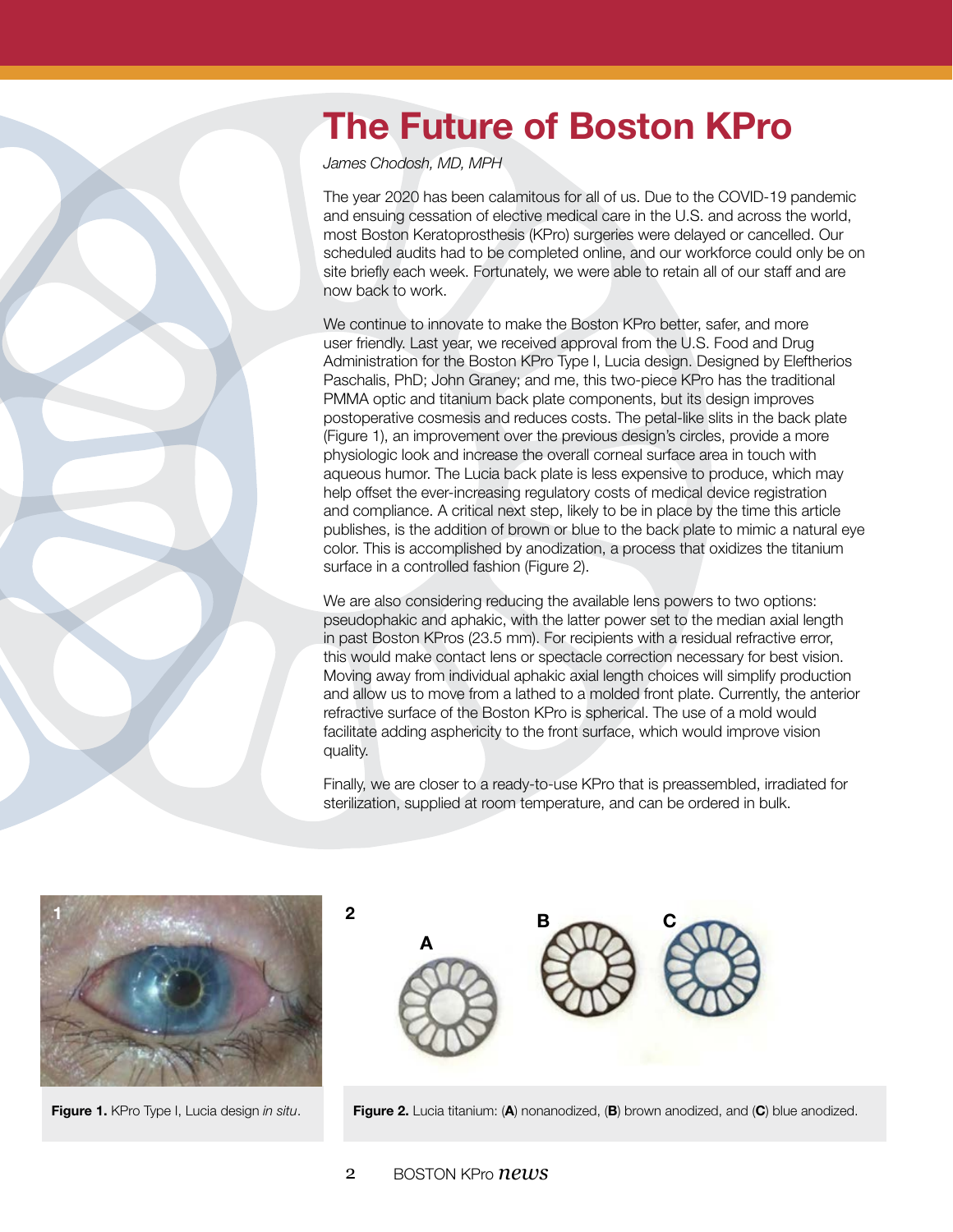# <span id="page-2-0"></span>Long-Term Glaucoma After Boston KPro

*Claes Dohlman, MD, PhD; James Chodosh, MD, MPH; Larisa Gelfand, MEd; and Eleftherios Paschalis, PhD*

Glaucoma is *the* most consequential and severe complication following Boston KPro surgery and is the main reason for the long-term visual attrition frequently reported from the "real world."1,2 The eye with a KPro following alkali burn is particularly vulnerable. In this respect, KPro is not unique—the glaucoma complication is, to a lesser degree, shared with other corneal surgeries or traumas. 3 The impact of glaucoma after such acute events, although well documented in the clinical literature, has most likely been underestimated by our profession due to its often delayed manifestation—frequently many years.

The glaucomatous damage after corneal surgery or trauma has invariably been blamed on elevated IOP (even if modest or even absent), often caused by the aqueous outflow obstruction during the recovery phase. However, recent animal experiments have pointed to the possibility of a very rapid, inflammatory (cytokine), IOP-independent pathway to glaucoma. 3 Thus, inflammatory cytokines, especially tumor necrosis-alpha (TNF- $\alpha$ ) that are generated anteriorly by the surgery, seem to rapidly diffuse posteriorly and, within hours or days, result in retinal damage, including apoptosis of the ganglion cells (the hallmark of glaucoma) . 4-6 Antibodies against TNF- $\alpha$ , such as infliximab (Remicade®), adalimumab (Humira®), are remarkably protective of the ganglion cells and promise great value prophylactically, if instituted promptly, against the later "time bomb" manifestation of glaucoma.<sup>3,4,7</sup>

In addition, it has recently been shown that Boston KPro patients can have elevated TNF- $\alpha$  values in the blood years after the operation, which may indicate a need for sustained TNF- $\alpha$  antibody treatment to prevent glaucoma and other complications. 8

To facilitate prolonged TNF- $\alpha$  antibody delivery to the eye, a drug-eluting device placed subconjunctivally in the eye has been designed.<sup>9</sup> In rabbits with alkali burns to the cornea, it was demonstrated that use of such a device, loaded with only 85  $\mu$ g infliximab, significantly reduced ganglion cell apoptosis over a month. 10

The full relevance of these insights are not yet entirely clear. We are continuing experimental work to determine the most effective and least toxic biologic drug, as well as optimal doses, delivery site, and duration of treatment. However, we suspect that KPro surgeons may already want to apply more prompt, powerful, and sustained anti-inflammatory medications postoperatively than have been customary in the past. 6 The current mainstay are corticosteroids, but

their doses cannot be safely increased due to well-known complications, especially their effect on wound healing following corneal surgery. Therefore, powerful and relatively safe biologics will likely supplement them in the future.

There are still obstacles to overcome, including the cost of the biologics, lack of coverage by insurers, and regulations, but the latter should be less of a problem. These obstacles may force us to use inexpensive, well-tested steroids while we wait for affordable biologics.

If a patient is diagnosed with glaucoma preoperatively, the surgeon should consider a valved drainage device (Ahmed or similar) before or simultaneously with KPro implantation.<sup>2</sup> If the patient does not have a history of glaucoma, then pressure-lowering medication can be given prophylactically. Glaucoma drops may be impractical, but carbonic anhydrase inhibitors might be used to titrate the IOP down to a safe level, and keep it there for months. 11

Thus, it seems that more aggressive prophylactic antiinflammatory medication is warranted following Boston KPro surgery, with emphasis on biologics, prompt initiation, and sustained delivery. In addition, prophylactic IOP-lowering medication, regardless of the initial pressure, may also have long-term protective effects against devastating glaucoma.

- 1. Netland PA, Terada H, Dohlman CH. Glaucoma associated with keratoprosthesis. *Ophthalmology*. 1998;105:751-757.
- 2. Crnej A, Paschalis EI, Salvador-Culla B, et al. Glaucoma progression and role of glaucoma surgery in patients with Boston keratoprosthesis. *Cornea*. 2014;33:349-354.
- 3. Dohlman CH, Zhou C, Lei F, et al. Glaucoma after corneal trauma or surgery a rapid, inflammatory, IOP-independent pathway. *Cornea*. 2019;38:1589-1594.
- 4. Cade F, Paschalis EI, Regatieri CV, et al. Alkali burn to the eye: protection using  $TNF-\alpha$ inhibition. *Cornea*. 2014; 33:382-389.
- 5. Paschalis EI, Zhou C, Lei F, et al. Mechanisms of retinal damage after ocular alkali burns. *Am J Pathol.* 2017;187:1327-1342.
- 6. Dohlman CH, Cade F, Regatieri CV, et al. Chemical burn of the eye: The role of retinal injury and new therapeutic possibilities. *Cornea*. 2018;37:248-251.
- 7. Roh M, Zhang Y, Murakami Y, et al. Etanercept, a widely used inhibitor of tumor necrosis factor-a (TNF-a) prevents retinal ganglion cell loss in a rat model of glaucoma. *PLoS One*. 2012;7:e40065.
- 8. Paschalis EI, Taniguchi EV, Chodosh J, et al. Blood levels of tumor necrosis factor alpha and its type 2 receptor are elevated in patients with Boston type I keratoprosthesis. *Curr Eye Res*. 2019;44:599-606.
- 9. Robert MC, Frenette M, Zhou C, et al. A drug delivery system for administration of anti-TNF-alpha antibody. *Transl Vis Sci Technol.* 2016;5: article 11.
- 10. Zhou C, Robert MC, Kapoulea V, et al. Sustained subconjunctival delivery of infliximab protects the cornea and retina following alkali burn to the eye. *Invest Ophthalmol Vis Sci*. 2017;58:96-105.
- 11. Dohlman CH, Robert MC, Paschalis EI. Treatment of chemical burn to the eye. A changing picture. In: Foundations of Corneal Disease (Colby K, Dana R, eds). Springer, Denver. 2020;109-119.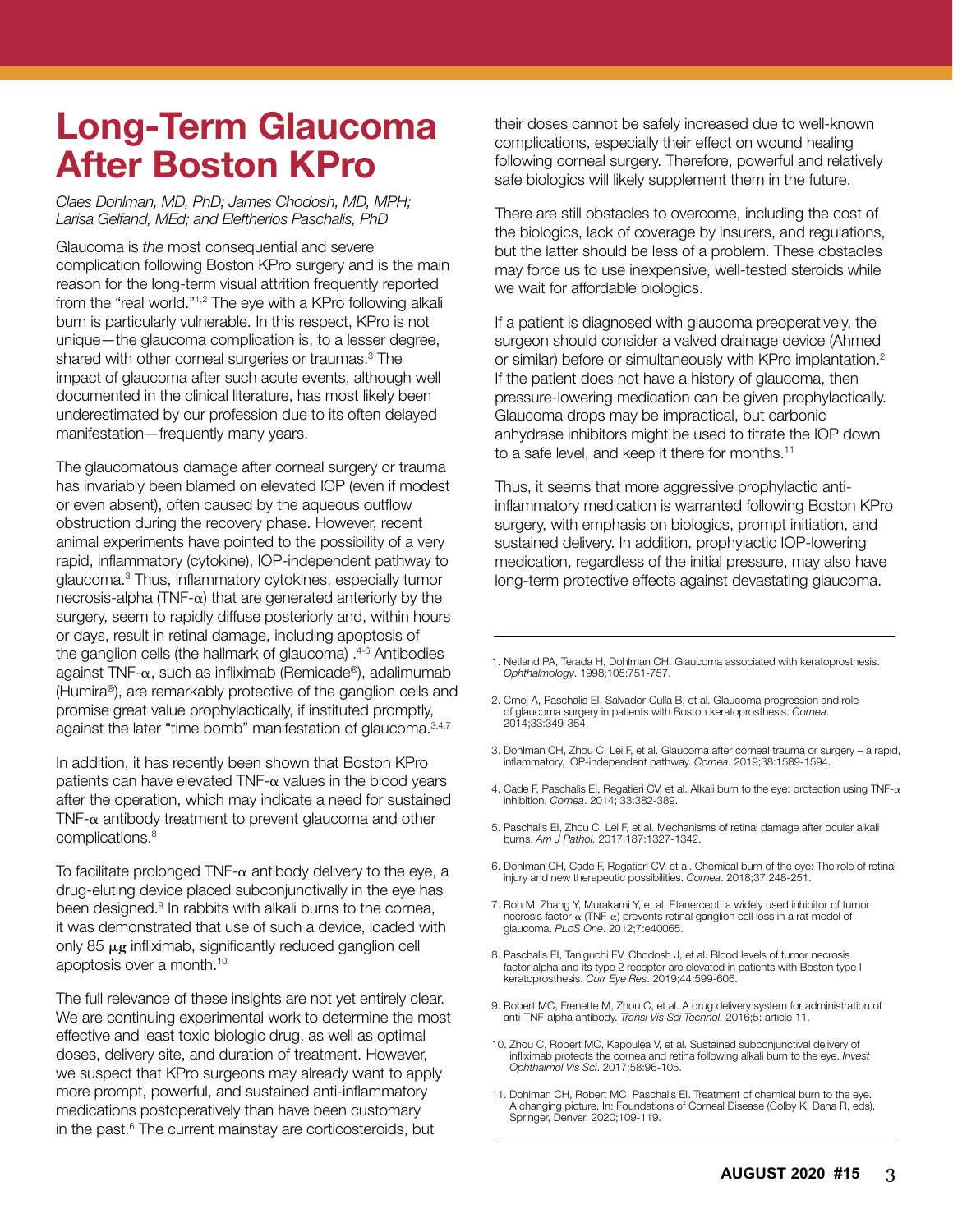# <span id="page-3-0"></span>Twelve Years in the Desert With Boston KPro

*Roberto Pineda, MD*



Figure. 1 A patient who received a Boston KPro with an autologous cornea as the carrier (2010). Figure. 2 A patient with the Boston KPro Lucia design with a gamma-irradiated cornea (2017). Figure. 3 A patient with the most recent Boston KPro Lucia design, which has an anodized backplate (2019).

This past February, I returned to Makkah Eye Complex, a tertiary eye center in Khartoum, North Sudan, supported by the Al Basar Foundation. The trip coincided with the Sudanese Ophthalmological Society's 21<sup>st</sup> Biennial International Scientific Conference, where I presented on my experience in Sudan over the past 12 years. The principal reason for my trip was to perform six Boston KPro surgeries.

In 2008, I introduced the device to my international colleagues after being invited by Dr. Khalid Al-Arfaj, a Saudi ophthalmologist who had completed a research fellowship at Mass. Eye and Ear. That year, we developed a guide for international ophthalmologists, which included criteria, screening tools, and recommendations for the selection and postoperative management of patients receiving Boston KPro implants. Most of these patients had advanced trachoma, limbal stem cell deficiency from severe vernal keratoconjunctivitis, or chemical injuries. The enthusiastic group of cornea specialists at the Makkah Eye Complex quickly learned to perform the surgery and manage patients postoperatively.

In later years, we shared modified versions of the Boston KPro and followed up with patients who had previously received a Boston KPro. Several of the Sudanese doctors published papers on their experiences with the device. In 2010, we published a paper in the *Archives of Ophthalmology* on using an ipsilateral autologous cornea as the carrier for the Boston KPro, a more sustainable method because of reduced costs (Figure 1). We also used gammairradiated corneal grafts. In 2017, we shared the Boston KPro's Lucia design, which was developed at a lower cost to allow for greater global access (Figure 2). In 2019, we introduced the most recent Boston KPro Lucia design with the anodized backplate (Figure 3).

Overall, the Sudan project has been successful. Some patients have experienced complications such as endophthalmitis, extrusion, and retinal detachments. However, the functional vision of many patients has been restored allowing them to see their families and pursue productive lives. I will continue to enthusiastically return to Sudan as part of my professional commitment to global ophthalmology.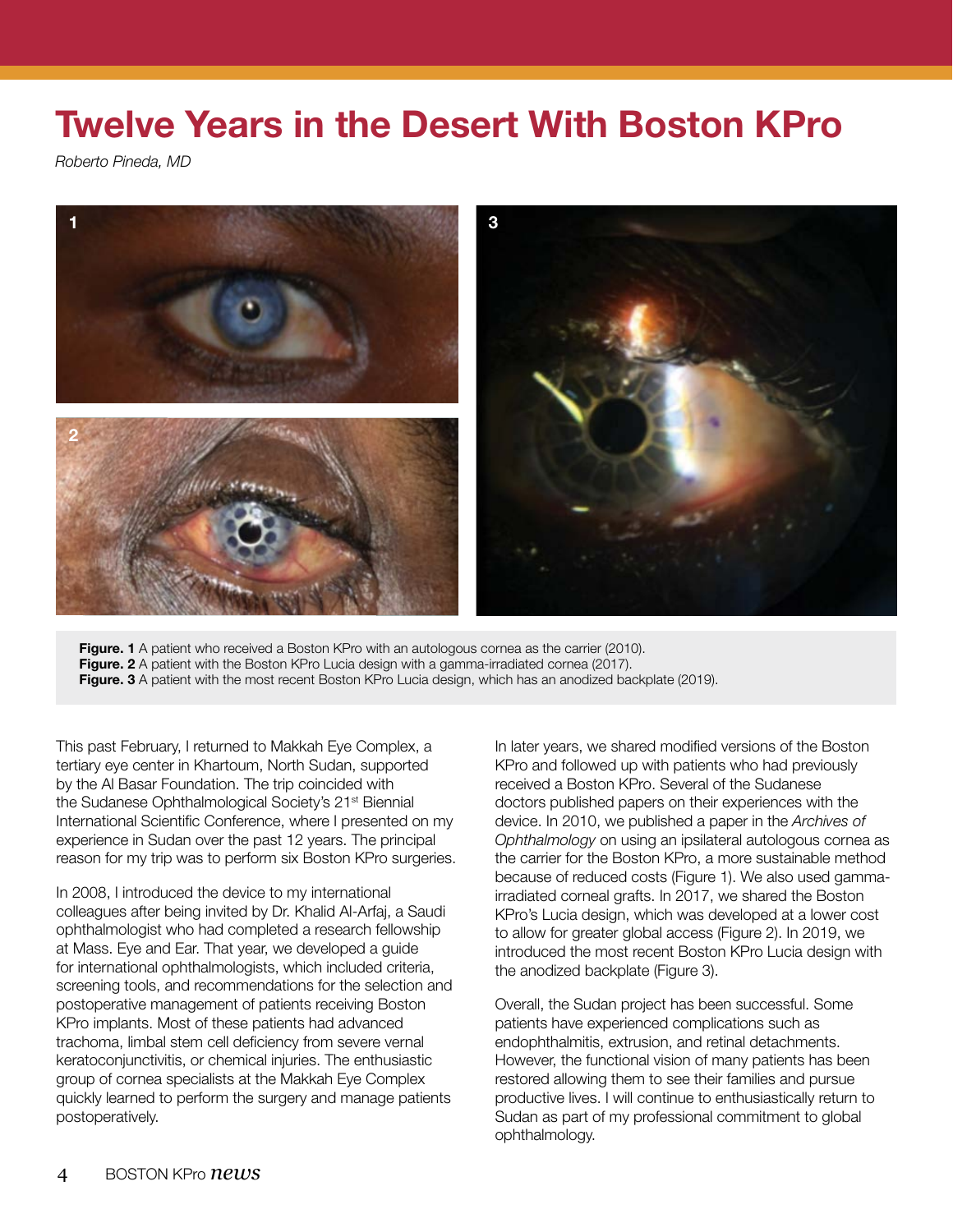# <span id="page-4-0"></span>Distinguished Boston KPro Surgeons



#### Wei Chen, MD, PhD

Dr. Chen is Vice-Chair and Professor of Ophthalmology at Wenzhou Medical University in China. He earned his MD from Wenzhou Medical University in 1998 and a PhD from Shanghai Fudan University in 2002. Dr. Chen was trained as postdoctoral research fellow at Schepens Eye Research Institute of Mass. Eye and Ear and the Ocular Surface Center at Baylor College of Medicine.

He established a Boston Kpro surgery center in the Eye Clinic of Boao Super Hospital, the only hospital in China that can legally use any FDA- or CE-approved medical device or pharmaceutical without approval from China. Along with Drs. Liqiang Wang and Yifei Huang, he has performed 26 Boston KPro Type II surgeries on patients with Stevens-Johnson syndrome and severe chemical burns using the autologous auricular cartilage reinforced technique. In 2018, he gave a lecture on *The Boston Keratoprosthesis Type II in the Management of Stevens-Johnson Syndrome* at the Asia Dry Eye Society meeting in Japan.



#### Ali Haider, MD

Dr. Haider, a cornea specialist based in Kentucky and Indiana, serves as President of Haider Eye Care, Louisville Cornea and Madison Eye Center. After finishing his fellowship under the mentorship of James Aquavella, MD, at the University of Rochester, he was appointed Director of the Cornea Division at the University of Louisville, where he served for three years. Since 2009, he has been heavily involved in using the Boston KPro to treat corneal blindness. In 2011, he founded World Sight, an organization that provides eye care to underserved areas in Africa, Asia, and the Middle East. Dr. Haider has taught and lectured about the Boston KPro around the world.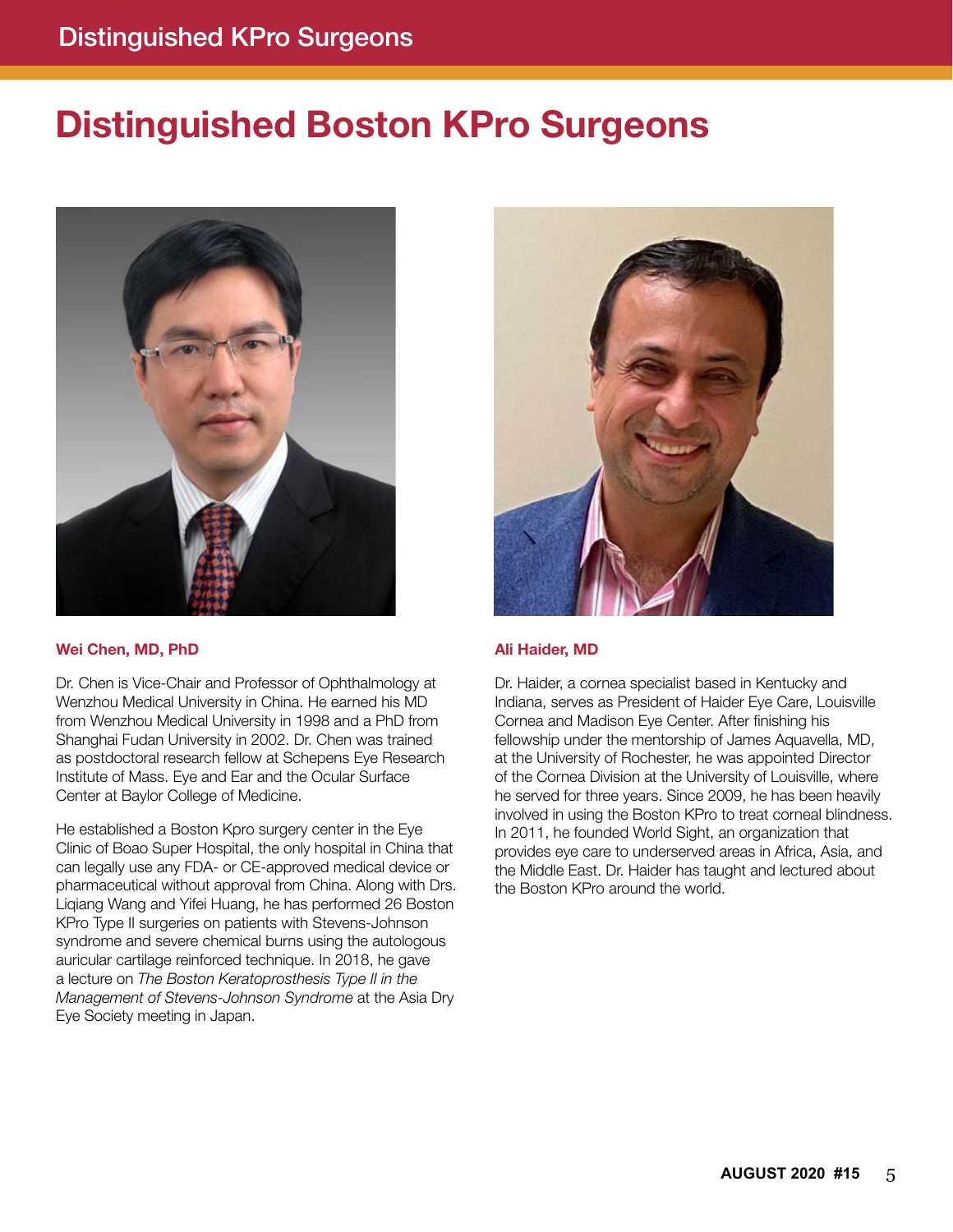### Distinguished KPro Surgeons



#### Bilal Faiz Khan, MD

Dr. Khan is Professor of Ophthalmology and Dean of Academic Affairs at United Medical and Dental College in Karachi, Pakistan. He is also the Chairman of the Department of Artificial Cornea. After graduating from the Aga Khan University in Pakistan, Dr. Khan completed a research fellowship on the Boston KPro under Dr. Claes Dohlman, followed by residency training and a Cornea, Refractive Surgery and External Disease Fellowship at Mass Eye and Ear. As a research fellow with Dr. Dohlman, he was involved in the designing and manufacturing of the Boston KPro, as well as setting up the initial large scale manufacturing process at the JG Machine Company.

Dr. Khan returned to Pakistan as the country's first cornea fellowship-trained specialist and was the first to start using the Boston KPro. His patients mostly present with acid burns, bomb blast injuries, and infections. As one of the few cornea specialists in the country, Dr. Khan also sees 350 patients with Stevens-Johnson syndrome, many of whom benefit from corneal reconstructive surgery. His research interest is in trying new ocular surface lubricants for the prevention of severe corneal abnormalities. He plans to use the Boston KPro Type II in severe dry eye patients. In the future, Dr. Khan hopes to teach more ophthalmologists about the Boston KPro.

Dr. Khan established the United Medical and Dental College nine years ago. Ranked among the top 15% of medical colleges in the country, the college has a strict merit-based

admission policy with no discrimination based on gender, religion, or ethnicity. As the name suggests, its mission is to bring students and faculty from diverse regions and backgrounds to a single, scientifically progressive educational environment.

Dr. Khan also established a free-of-cost 500-bed multidisciplinary tertiary care hospital, The Creek General Hospital in Karachi. The hospital offers both undergraduate and postgraduate training programs. With a patient load of over 125,000 per year, the hospital staff have treated over 700,000 patients free of cost since it opened eight years ago.



#### Pavel Stodulka, PhD, FEBOS-CR

Dr. Stodulka is a founder, chief surgeon, and CEO of Gemini Eye Clinics in the Czech Republic and Vienna, where he performs over 30,000 surgeries annually. An innovative surgeon, he was the first in his country to perform LASIK (1994), FemtoLASIK (2006), MICS (2001) and Femtocataract (2012); and the first in the world to implant a presbyopic diffractive phakic IOL (2014), perform CAPSULaser capsulotomy (2015), implant a hydrophobic version of the trifocal FineVision IOL (2016), and a presbyopic collagen corneal inlay that he designed (2018). Dr. Stodulka has been able to restore the vision of several patients, each blind for many years, with the Boston KPro. Among his patients was a man who was blind for over 53 years, the longest case of blindness ever cured in the Czech Republic.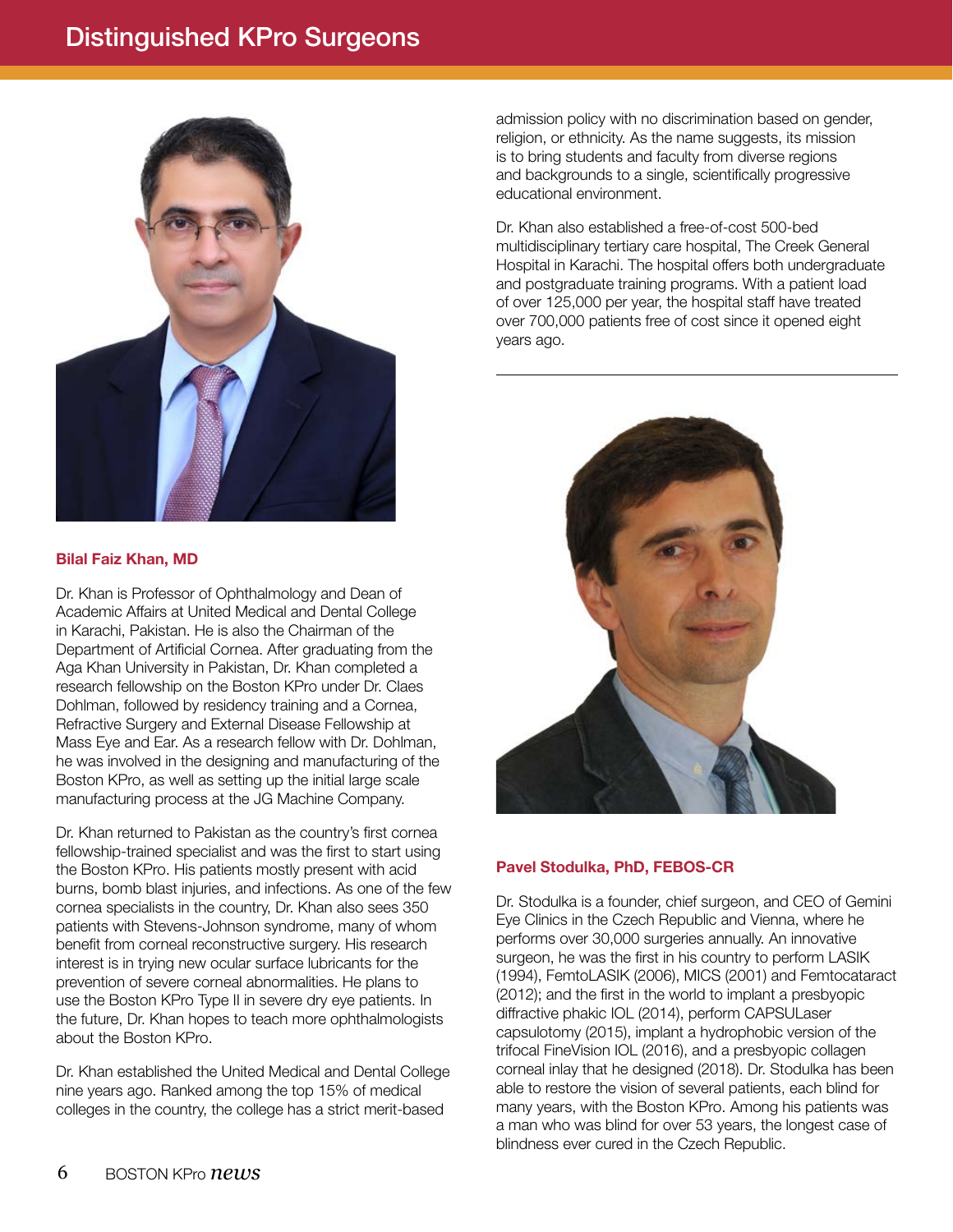### <span id="page-6-0"></span>The Boston KPro Team



Claes H. Dohlman, MD, PhD Translational Research



James Chodosh, MD, MPH Surgery, Translational Research



Roberto Pineda II, MD Surgery, Clinical Research



Samir Melki, MD, PhD Surgery, IOP Transducers



Joseph Ciolino, MD Surgery, Clinical Research



Eleftherios I. Paschalis, MSc, PhD Bioengineering



Lucy Shen, MD Glaucoma



Reza Dana, MD, MSc, MPH Translational Research



Pablo Argüeso, PhD Enzymology, Glycobiology



Miguel Gonzalez-Andrades, MD, PhD Clinical and Translational Research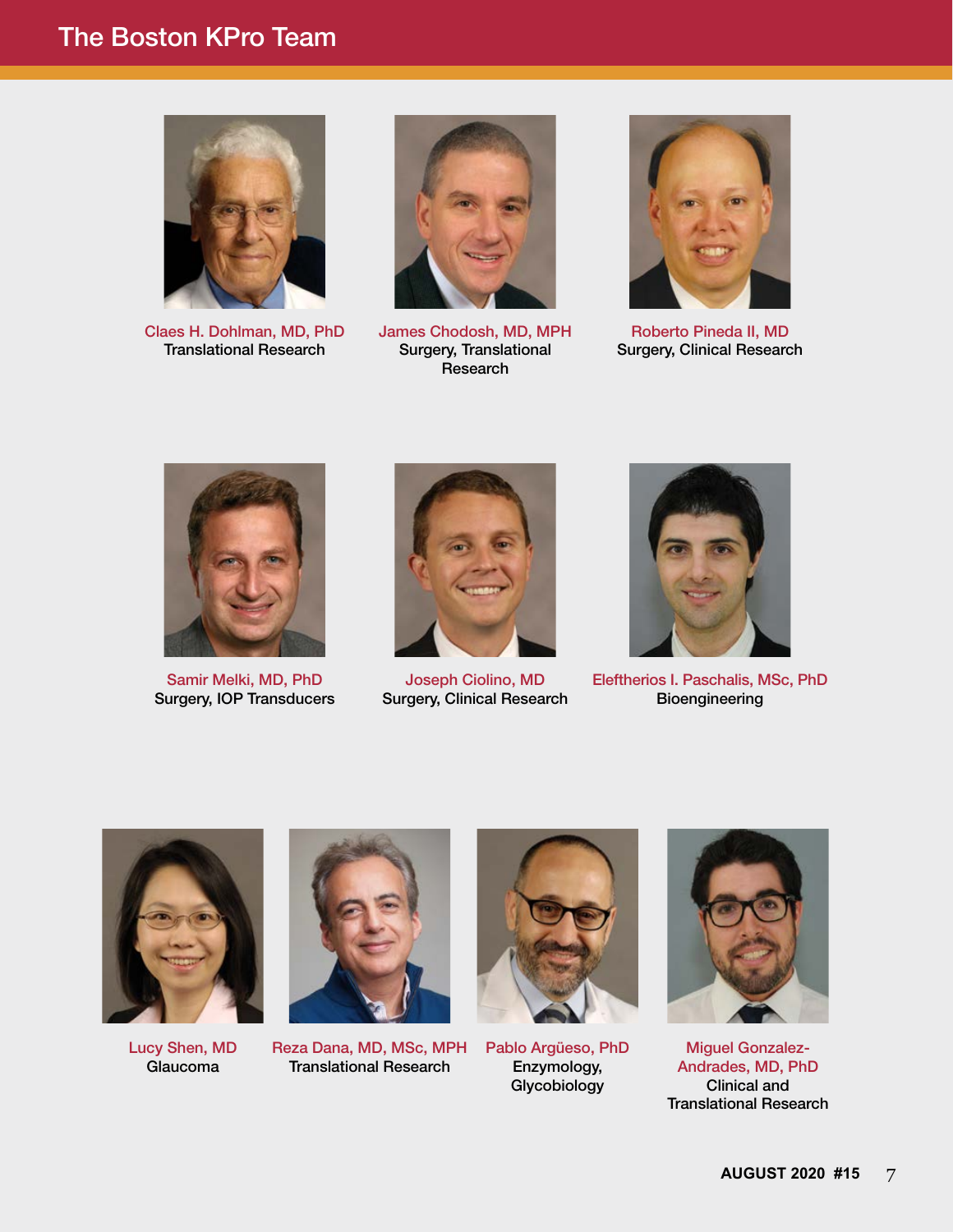### The Boston KPro Team



Chengxin Zhou, PhD Translational Research



Dylan Lei, MD, PhD Translational Research



Mohammad Mirazul Islam, PhD Translational Research



Pui-Chuen Hui, PhD Translational Research



Sina Sharifi, PhD Translational Research



Swati Sangwan Manager, KPro Regulatory Affairs



Sarah Kim, MS KPro Research Assistant



Sandra Vizcarra KPro Laboratory **Technician** 



Rhonda Walcott-Harris Administrative Assistant



Alexandra Martinez KPro Project Coordinator



Mary Lou Moar Consulting KPro **Coordinator** 



Larisa Gelfand Director, Boston KPro Business **Operations**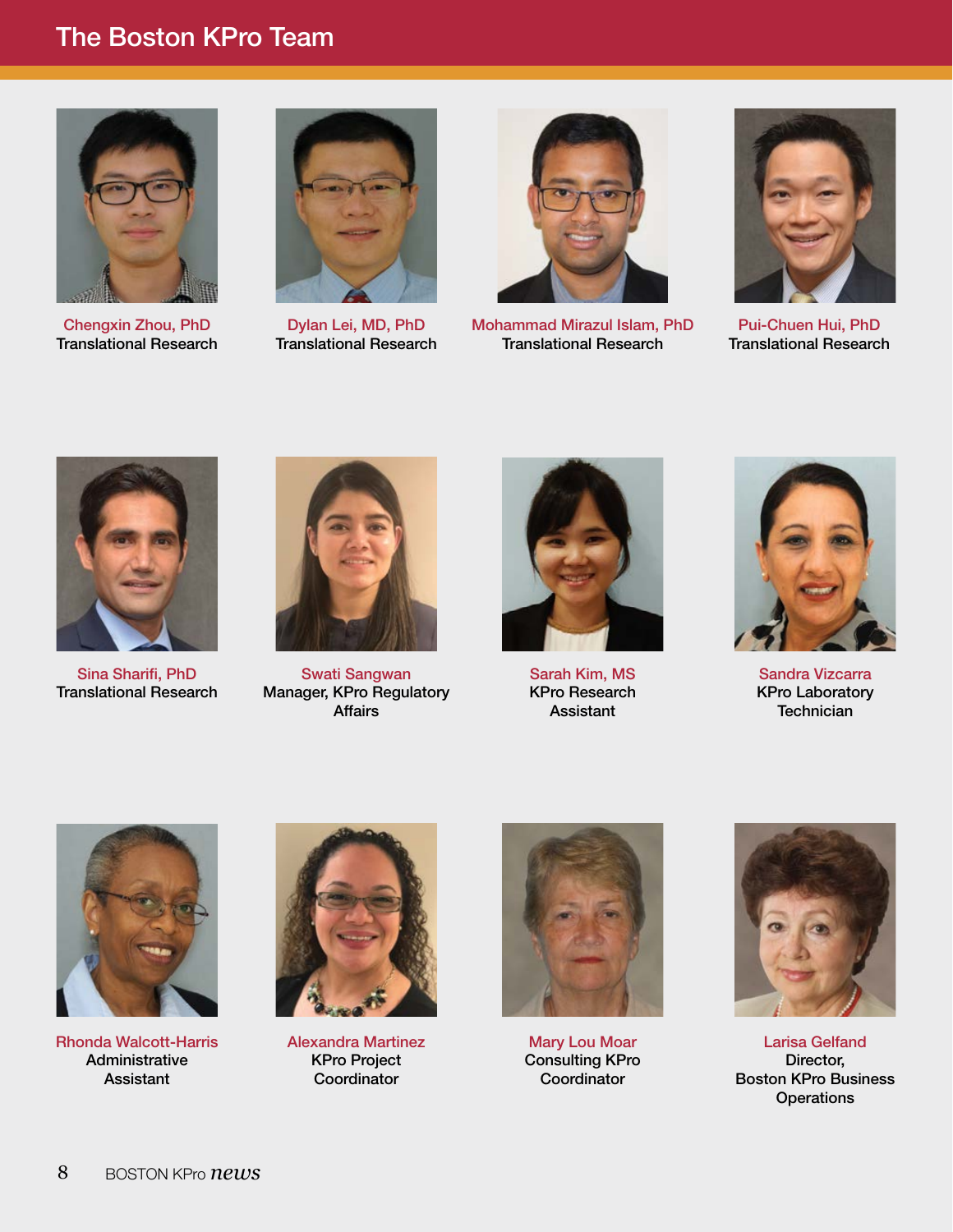## <span id="page-8-0"></span>2018

Iyer G, Srinivasan B, Agarwal S, Pattanaik R, Rishi E, Rishi P, Shanmugasundaram S, Natarajan V. Keratoprostheses in silicone oil-filled eyes: long-term outcomes. *Br J Ophthalmol.* 2018 Jul 18. pii: bjophthalmol-2018-312426.

Ang M, Man R, Fenwick E, Lamoureux E, Wilkins M. Impact of type I Boston keratoprosthesis implantation on vision-related quality of life. *Br J Ophthalmol.* 2018 Jul;102(7):878-881.

Gonzalez-Andrades M, Sharifi R, Islam MM, Divoux T, Haist M, Paschalis EI, Gelfand L, Mamodaly S, Di Cecilia L, Cruzat A, Ulm FJ, Chodosh J, Delori F, Dohlman CH. Improving the practicality and safety of artificial corneas: Pre-assembly and gamma-rays sterilization of the Boston Keratoprosthesis. *Ocul Surf.* 2018 Jul;16(3):322-330.

Shanbhag SS, Saeed HN, Paschalis El, Chodosh J. Boston keratoprosthesis type 1 for limbal stem cell deficiency after severe chemical corneal injury: A systematic review. *Ocul Surf.*  2018 Jul;16(3):272-281.

Wang JC, Rudnisky CJ, Belin MW, Ciolino JB; Boston type 1 Keratoprosthesis Study Group. Outcomes of Boston keratoprosthesis type 1 reimplantation: multicentre study results. *Can J Ophthalmol.* 2018 Jun;53(3):284-290.

Helms RW, Zhao X, Sayegh RR. Keratoprosthesis decentration and tilt results in degradation in image quality. *Cornea.* 2018 Jun;37(6):772-777.

Samarawickrama C, Strouthidis N, Wilkins MR. Boston keratoprosthesis type 1: outcomes of the first 38 cases performed at Moorfields Eye Hospital. *Eye (Lond).* 2018 Jun;32(6):1087-1092.

Ali MH, Dikopf MS, Finder AG, Aref AA, Vajaranant T, de la Cruz J, Cortina MS. Assessment of glaucomatous damage after Boston keratoprosthesis implantation based on digital planimetric quantification of visual fields and optic nerve head imaging. *Cornea.* 2018 May;37(5):602-608.

Iyer G, Srinivasan B, Agarwal S, Talele D, Rishi E, Rishi P, Krishnamurthy S, Vijaya L, Subramanian N, Somasundaram S. Keratoprosthesis: Current global scenario and a broad Indian perspective. *Indian J Ophthalmol.* 2018 May;66(5):620-629.

Geetha Sravani N, Mohamed A, Sangwan VS. Response to Modabber and Harissi-Dagher's Letter: "Type 1 Boston Keratoprosthesis for Limbal Stem Cell Deficiency in Epidermolysis Bullosa." *Ocul Immunol Inflamm.* 2018 Apr 12:1.

Modabber M, Harissi-Dagher M. Letter to the Editor: Type 1 Boston keratoprosthesis for limbal stem cell deficiency in epidermolysis bullosa. *Ocul Immunol Inflamm.* 2018 Mar 15:1-2.

Gibbons A, Leung EH, Haddock LJ, Medina CA, Fernandez V, Parel JA, Durkee HA, Amescua G, Alfonso EC, Perez VL. Long-term outcomes of the aphakic snap-on Boston type I keratoprosthesis at the Bascom Palmer Eye Institute. *Clin Ophthalmol.* 2018 Feb 15;12:331- 337.

Talati RK, Hallak JA, Karas FI, de la Cruz J, Cortina MS.

Retroprosthetic membrane formation in Boston keratoprosthesis: a case-control-matched comparison of titanium versus PMMA backplate. *Cornea.* 2018 Feb;37(2):145-150.

Fung SSM, Jabbour S, Harissi-Dagher M, Tan RRG, Hamel P, Baig K, Ali A. Visual outcomes and complications of type I Boston keratoprosthesis in children: a retrospective multicenter study and literature review. *Ophthalmology.* 2018 Feb;125(2):153-160.

Nowak M, Nowak L, Nowak J, Chaniecki P. [Fixed and temporary keratoprosthesis]. *Pol Merkur Lekarski.* 2018 Jan 23;44(259):36-40. Review.

Lim JI, Machen L, Arteaga A, Karas FI, Hyde R, Cao D, Niec M, Vajaranant TS, Cortina MS. Comparison of visual and anatomical outcomes of eyes undergoing type I Boston keratoprosthesis with combination pars plana vitrectomy with eyes without combination vitrectomy. *Retina.* 2018 Jan 23.

Silva LD, Santos A, Sousa LB, Allemann N, Oliveira LA. Anterior segment optical coherence tomography findings in type I Boston keratoprosthesis. *Arq Bras Oftalmol.* 2018 Jan-Feb;81(1):42-46.

Sun YC, Kam JP, Shen TT. Modified conjunctival flap as a primary procedure for nontraumatic acute corneal perforation. *Ci Ji Yi Xue Za Zhi.* 2018 Jan-Mar;30(1):24-28.

Zarei-Ghanavati M, Shalaby Bardan A, Liu C. 'On the capability and nomenclature of the Boston Keratoprosthesis type II'. *Eye (Lond).*  2018 Jan;32(1):9-10.

Bouhout S, Robert MC, Deli S, Harissi-Dagher M. Corneal melt after Boston keratoprosthesis: clinical presentation, management, outcomes and risk factor analysis. *Ocul Immunol Inflamm.*  2018;26(5):693-699.

Mohamed A, Shah R, Sangwan VS. Boston-keratoprosthesis for idiopathic limbal stem cell deficiency. *Ocul Immunol Inflamm.*  2018;26(5):689-692.

Gu J, Zhai J, Liao G, Chen J. Boston Type I Keratoprosthesis implantation following autologous submandibular gland transplantation for end stage ocular surface disorders. *Ocul Immunol Inflamm.* 2018;26(3):452-455.

Malhotra C, Jain AK, Aggarwal N. Fungal keratitis and endophthalmitis after implantation of type 1 keratoprosthesis. *Oman J Ophthalmol.* 2018 Jan-Apr;11(1):62-64.

Baltaziak M, Chew HF, Podbielski DW, Ahmed IIK. Glaucoma after corneal replacement. *Surv Ophthalmol.* 2018 Mar - Apr;63(2):135-148

# 2019

Iyer G, Srinivasan B, Agarwal S, Ravindran R, Rishi E, Rishi P, Krishnamoorthy S. Boston Type 2 keratoprosthesis- mid term outcomes from a tertiary eye care centre in India. *Ocul Surf.* 2019 Jan;17(1):50-54.

Matthaei M, Bachmann B, Hos D, Siebelmann S, Schaub F, Cursiefen C. [Boston type I keratoprosthesis implantation technique : Video article]. *Ophthalmologe.* 2019 Jan;116(1):67-72.

Paschalis EI, Taniguchi EV, Chodosh J, Pasquale LR, Colby K, Dohlman CH, Shen LQ. Blood levels of tumor necrosis factor alpha and its type 2 receptor are elevated in patients with Boston type I keratoprosthesis. *Curr Eye Res.* 2019 Jan 11:1-8.

Gao M, Chen Y, Wang J, Wang C. Post-operative outcomes associated with Boston type 1 keratoprosthesis implantation in Northeast China. *Exp Ther Med.* 2019 Jan;17(1):869-873.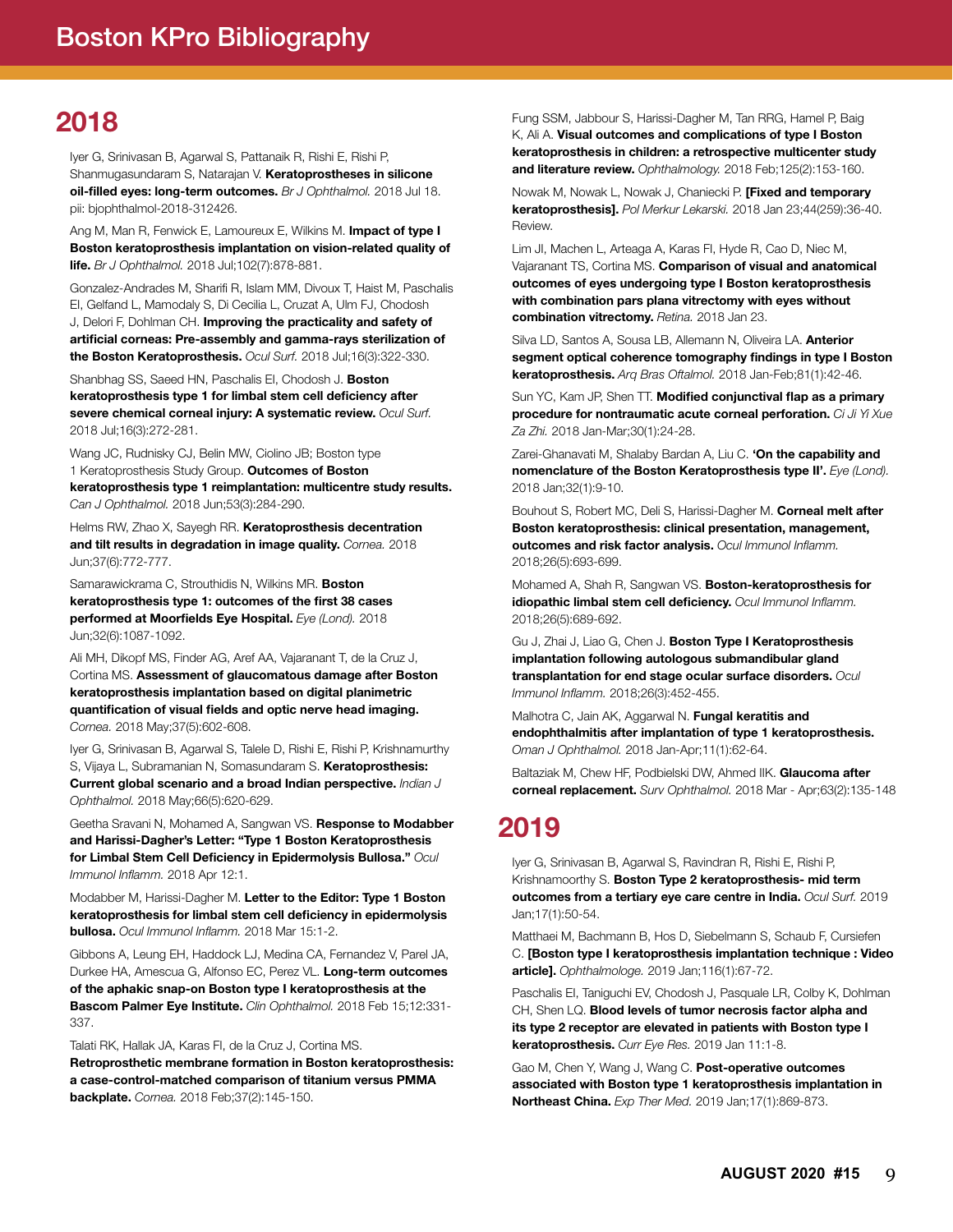Cortina MS, Karas FI, Bouchard C, Aref AA, Djalilian A, Vajaranant TS. Staged ocular fornix reconstruction for glaucoma drainage device under neoconjunctiva at the time of Boston type 1 Keratoprosthesis implantation. *Ocul Surf.* 2019 Feb 8. pii: S1542- 0124(18)30350-1.

Enders P, Hall J, Bornhauser M, Mansouri K, Altay L, Schrader S, Dietlein TS, Bachmann BO, Neuhann T, Cursiefen C. Telemetric intraocular pressure monitoring after Boston keratoprosthesis surgery with the Eyemate-IO Sensor: Dynamics in the first year.

*Am J Ophthalmol.* 2019 Mar 5. pii: S0002-9394(19)30084-4.

Basu S, Serna-Ojeda JC, Senthil S, Pappuru RR, Bagga B, Sangwan V. The auroKPro versus the Boston type I keratoprosthesis: 5-year clinical outcomes in 134 cases of bilateral corneal blindness. *Am J Ophthalmol.* 2019 Mar 21. pii: S0002-9394(19)30122-9.

de la Paz MF, Salvador-Culla B, Charoenrook V, Temprano J, de Toledo JÁ, Grabner G, Michael R, Barraquer RI. Osteo-odonto-, Tibial bone and Boston keratoprosthesis in clinically comparable cases of chemical injury and autoimmune disease. *Ocul Surf.* 2019 Apr 12. pii: S1542-0124(18)30378-1.

Karas F, Arteaga A, Barrionuevo P, Cao D, McAnany J, Shorter E, Cortina M. Intraocular light scatter in eyes with the Boston type 1 keratoprosthesis. *Cornea*. 2019;38(1):50-53.

Bakshi SK, Paschalis EI, Graney, J, Chodosh J. Lucia and beyond: development of an affordable keratoprosthesis. *Cornea*. 2019;38(4):492-497.

Nascimento E Silva R, Shen LQ, Chiou CA, Shanbhag SS, Paschalis EI, Pasquale LR, Colby KA, Dohlman CH, Chodosh J, Alves MR.

Glaucoma management in patients with aniridia and Boston type 1 keratoprosthesis. *Am J Ophthalmol.* 2019;207:258-267.

Moshiri A, Safi M, Morse LS, Tang VD, Yiu G, Park SS, Schwab I, Li J, Mannis MJ. Posterior segment complications and impact on long-term visual outcomes in eyes with a type 1 Boston keratoprosthesis. *Cornea*. 2019;38(9):1111-1116.

Priddy J, Bardan AS, Tawfik HS, Liu C. Systematic review and metaanalysis of the medium- and long-term outcomes of the Boston type 1 keratoprosthesis. *Cornea*. 2019;38(11):1465-1473.

Khoueir Z, Jassim F, Braaf B, Poon LY-C, Tsikata E, Chodosh J, Dohlman CH, Vakoc BJ, Bouma BE, de Boer JF, Chen TC. Threedimensional optical coherence tomography imaging for glaucoma associated with Boston keratoprosthesis type I and II. *J Glaucoma.* 2019;28(8):718-726.

Marchand M, Harissi-Dagher M. Recurrent preseptal cellulitis in Boston keratoprosthesis type II implantation for ocular Stevens-Johnson syndrome. *Can J Ophthalmol.* 2019 September 14. pii: S0008-4182(19)30406-5.

Nascimento E, Silva R, Taniguchi EV, Cruzat A, Paschalis EI, Pasquale LR, Colby KA, Dohlman CH, Chodosh J, Shen LQ. Angle anatomy and glaucoma in patients with Boston keratoprosthesis. *Cornea.* 2019 Nov 18. doi: 10.1097/ICO.0000000000002216.

### 2020

Szigiato A-A, Bostan C, Nayman T, Harissi-Dagher M. Long-term visual outcomes of the Boston type I keratoprosthesis in Canada. *Br J Ophthalmol.* 2020 Feb 17.bjophthalmol-2019-315345.

Jabbour S, Harissi-Dagher M, Agoumi Y, Singh H, Robert MC. Cyclophotocoagulation in the control of glaucoma in patients with the Boston keratoprosthesis type 1. *Cornea*. 2020;39(2): 181-185.

Bostan C, Elfekhfakh M, Harissi-Dagher M. Patient-reported visionrelated quality of life after Bostontype I keratoprosthesis. *Cornea.* 2020;39(2):222-228.

Jerez-Peña M, Salvador-Culla B, de la Paz MF, Barraquer RI. Bilateral Boston keratoprosthesis type 1 in a case of severe Mooren's ulcer. *Eur J Ophthalmol.* 2020 March 6. 6:1120672120909768.

Chen Y, Wang C, Liu Q, Wang Z, Gao M. Comparison of the clinical efficacy of Boston keratoprosthesis type I and repetitive penetrating keratoplasty for refractory keratopathy. J *Craniofac Surg*. 2020 Mar/Apr;31(2):e194-e199.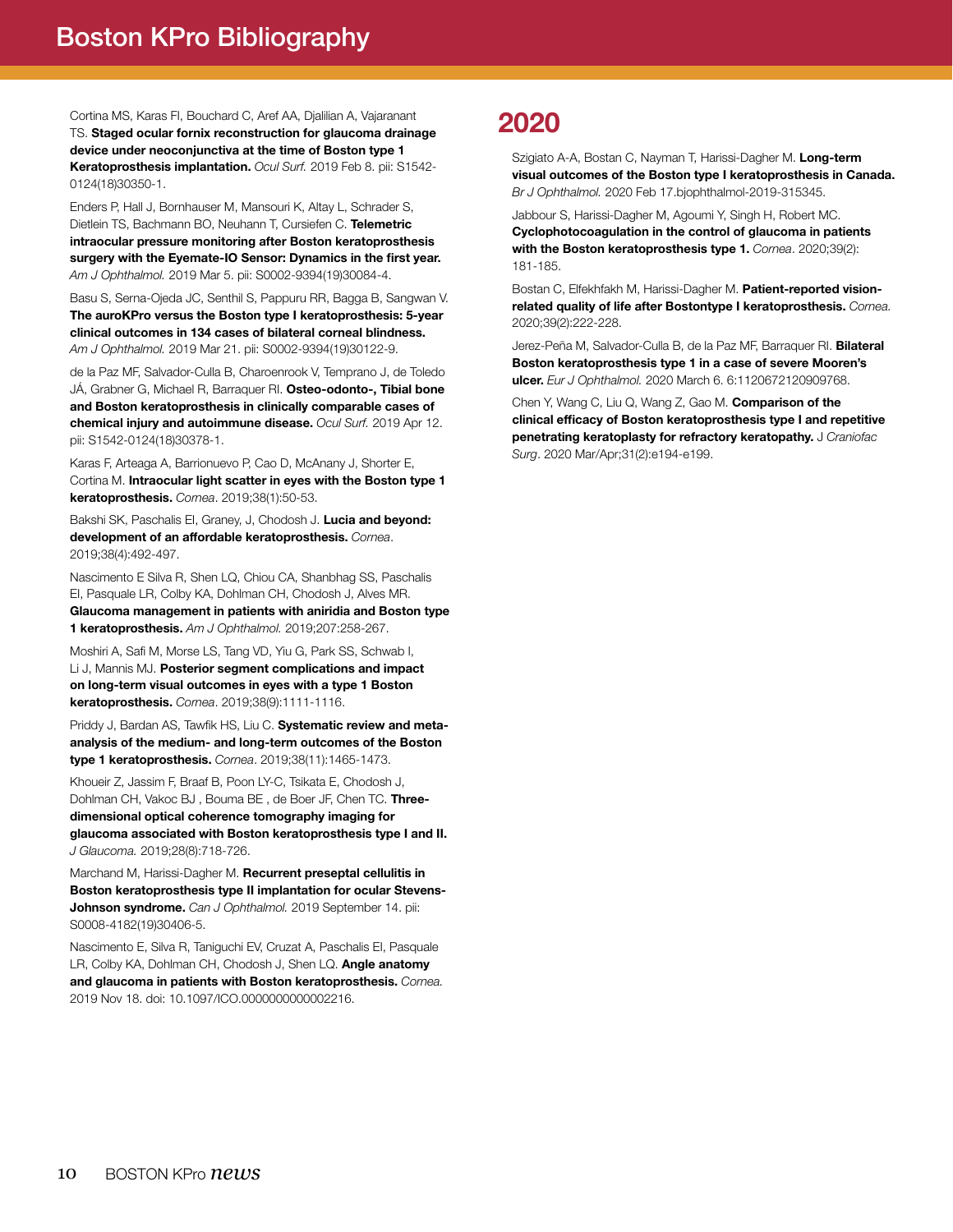# <span id="page-10-0"></span>Boston KPro Lucia Design



Boston KPro (about 15,000 implanted)